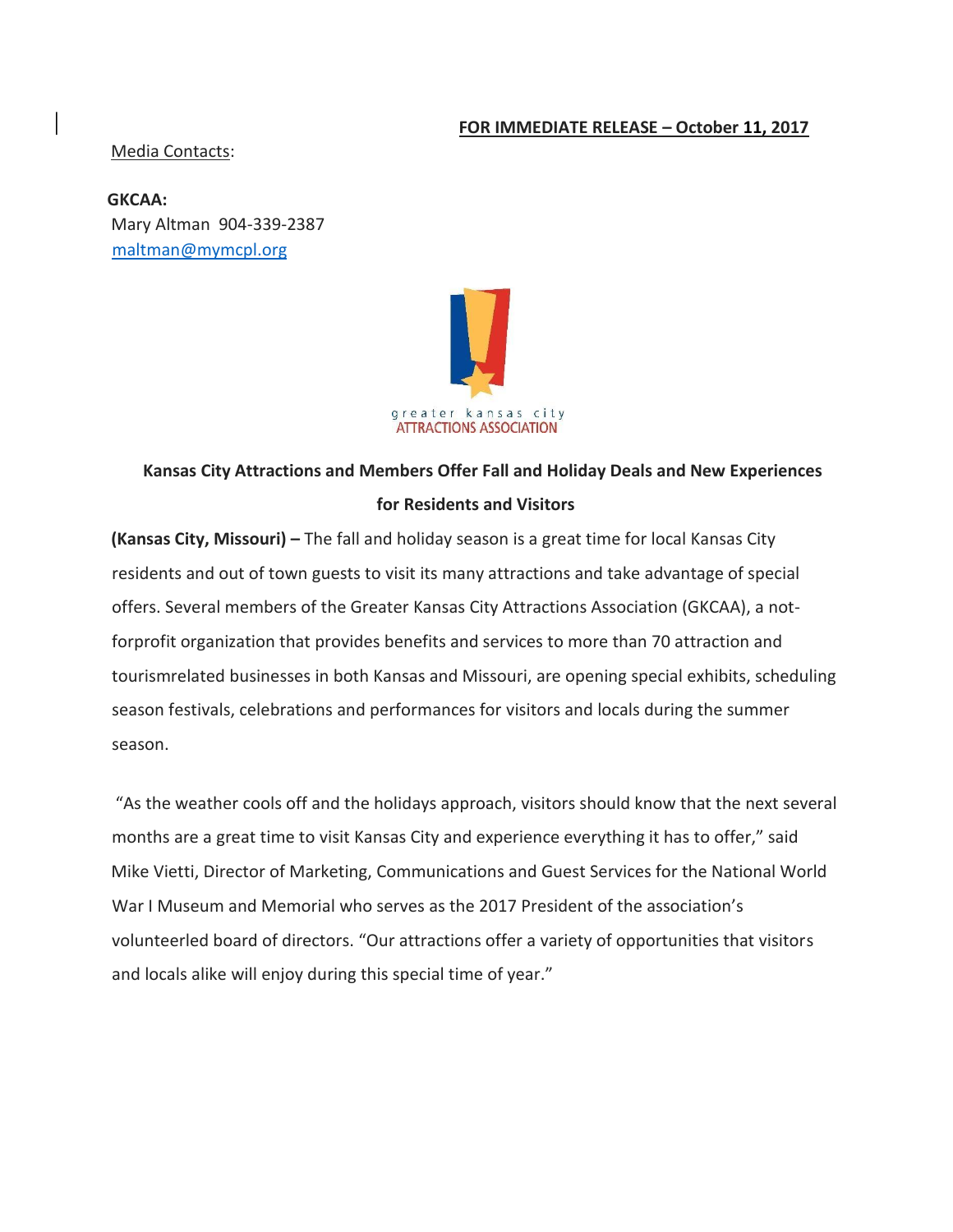# **October**

# **National World War I Museum and Memorial**

#### **The World Remembers** (open until November 11, 2017)

More than 9 million combatants from the belligerent nations died in World War I, the largest number of any conflict in world history to that time. The World Remembers is an international education project whose purpose is to remember and honor these combatants during each year of the war by displaying their names in more than 60 locations throughout Europe and North America for a period of six weeks ending with the Western Front Armistice Day of Nov. 11. For 1917, more than 700,000 names of soldiers from 14 nations will appear. Accompanying the names are images of soldiers and civilians caught up in a global conflict. The Museum is serving as the only U.S. location for this moving display.

Information: [www.theworldwar.org](http://www.theworldwar.org/)

# **Kansas City Ballet**

# *Romeo & Juliet* (October 13-22, 2017)

The Kansas City Ballet opens their 60th Anniversary Season October 13-22 with *Romeo & Juliet*. William Shakespeare's romantic tragedy ranks among the world's most enduring stories. Artistic Director Devon Carney brings us his interpretation of this classic masterpiece with soaring choreography and sweeping characters. Don't miss one of the most popular ballets in the world, the fateful embrace of star-crossed lovers. Enjoy the music of Sergei Prokofiev performed live by Kansas City Symphony at the Kauffman Center for the Performing Arts. Tickets: [www.kcballet.org](http://www.kcballet.org/)

#### **National Museum of Toys and Miniatures**

#### **Vintage Board Game Night for Grownups (Friday, October 13, 2017)**

Don't have a *Clue* what to do for your next *Mystery Date* night? *Scrabble* over to the museum where we have a *Monopoly* on classic board games. At \$5 per person for all-you-can-play games, cider, and Halloween goodies, there's little *Risk* involved. Please bring friends that are  $18+$  for

this grown-ups only night. \$5 General Admission | Free for Members Information: [www.toyandminiaturemuseum.org](http://www.toyandminiaturemuseum.org/)

**Kansas City Zoo**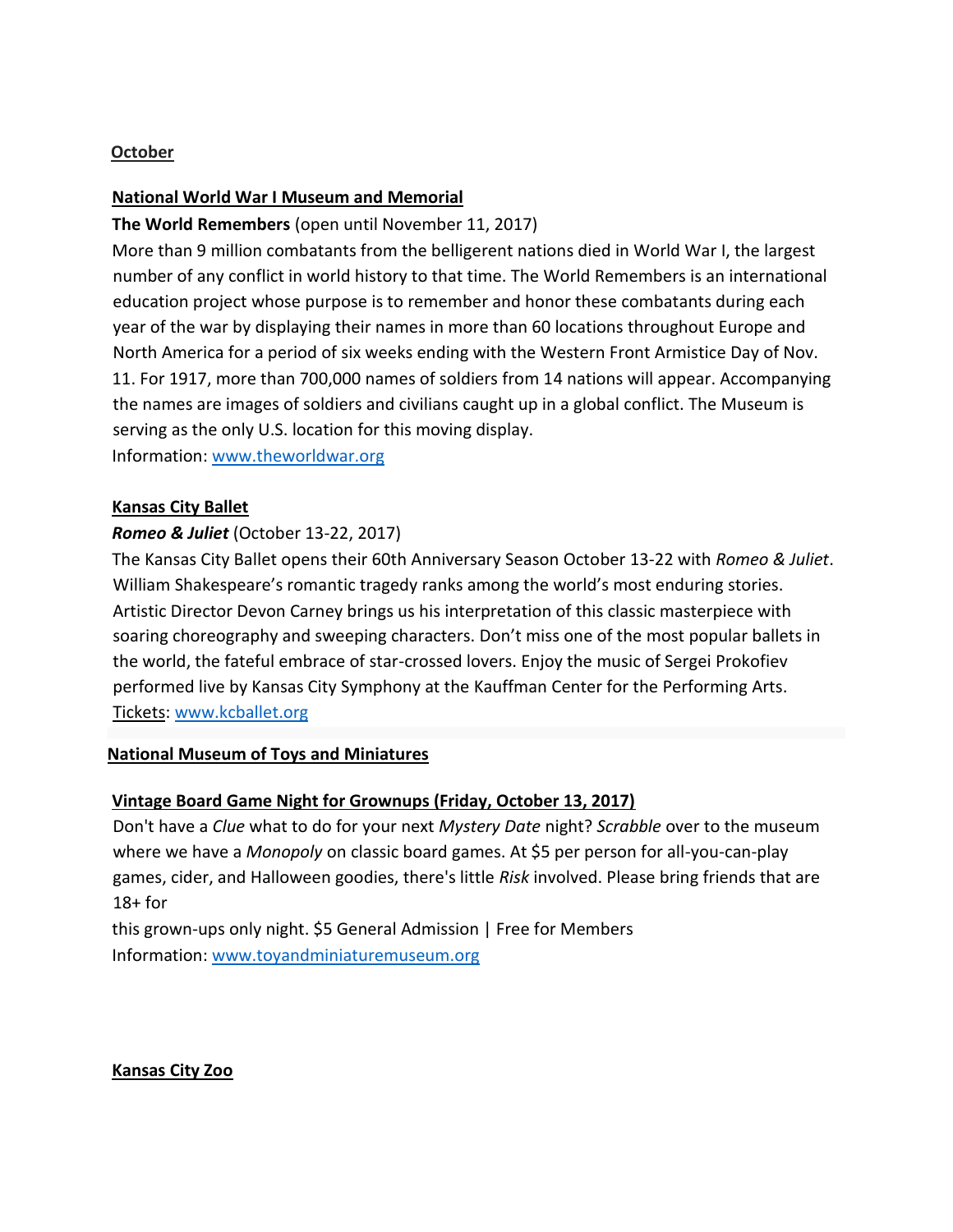# **Hoots & Howls** (October 7, 8, 14, 15, 21 and 22, 2017)

Join us for some spooky, not scary, activities and entertainment. Hoots and Howls is packed with fun for all ages! From 10 a.m. to 3 p.m. visitors can cruise around on a pedal tractor, navigate a hay bale maze, sing along with interactive DJ and take a ride on the Scare-o-cel. Enjoy a hayride around the Zoo and create a wild craft in the lobby. The animals will join in the fun by smashing pumpkins at scheduled times throughout the day. Enjoy these special features on select dates:

- October 7 8: The Paul Mesner Puppet Theater will present Old McDonald's Rhyming Ranch at 10:15 a.m. and 2:15 p.m.
- October 14 15: Minions will take over the Kansas City Zoo. Get your picture taken with them from 10 a.m. to 3 p.m.
- October 21 22: May the Force be with you! *Star Wars* characters travel from a galaxy far, far away to the Kansas City Zoo to take pictures with guests from 10 a.m. to 2 p.m.

**Boo at the Zoo** (Saturday and Sunday, October 28 - 29, 2017) Trick-or-Treat on the wild side. Join us for Boo at the Zoo with treats to go along with tricks. Children will trick-or-treat the Zoo while enjoying Halloween-themed activities and entertainment from 9:30 a.m. to 5:00 p.m.

**Great Pumpkin Smash** (Saturday and Sunday, November 4 - 5, 2017) Post Halloween enrichment for the animals! Watch them crush, kick, bounce and play with big orange pumpkins at scheduled events throughout the weekend.

For information and tickets: [www.kansascityzoo.org](http://www.kansascityzoo.org/)

# **Kauffman Center for the Performing Arts**

#### **An Evening with Rupi Kaur (Monday October 16, 2017)**

Celebrate the launch of the sun and her flowers, the long awaited second collection of poetry from Rupi Kaur, the No. 1 New York Times bestselling author of milk and honey.

Rupi Kaur's new softcover the sun and her flowers and one admission ticket is included with each Admission Package Purchase. Admission packages are \$28.50 plus applicable fees by visiting [The Kauffman Center for the Performing Arts website.](http://tickets.kauffmancenter.org/single/eventDetail.aspx?p=12966)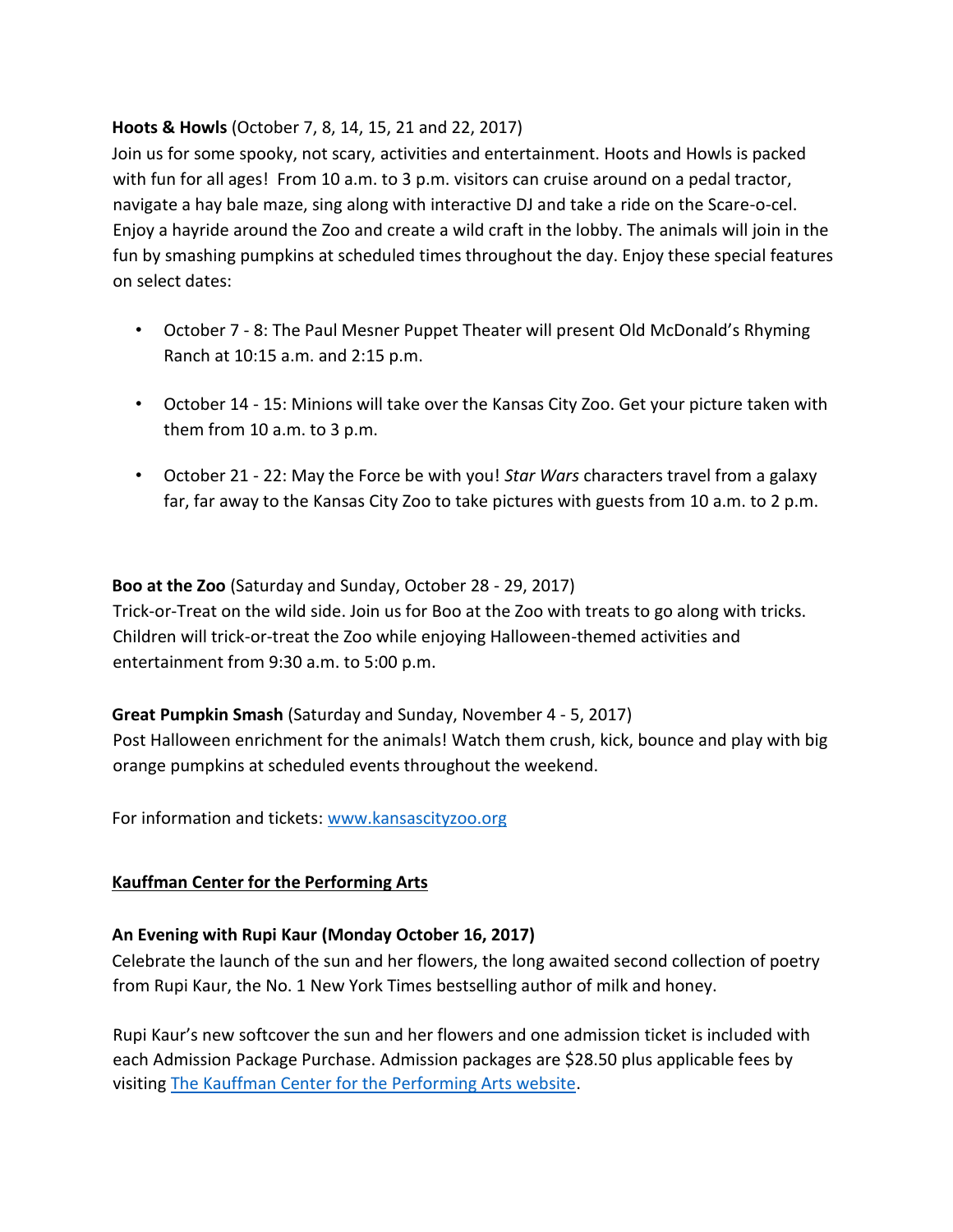#### **Hallmark Visitors Center**

**Norman Rockwell's Christmas: Original Art for Hallmark Cards** (October 7, 2017 – January 27, 2018)

Hallmark Cards has a remarkable legacy of collaboration with some of the world's most renowned artists and designers. Perhaps none of these is more beloved than the American illustrator Norman Rockwell, whom Hallmark founder J.C. Hall commissioned to produce 32 paintings for the company's greeting cards between 1948 to 1957.

The exhibition presents 45 paintings and drawings for the artist's popular Christmas cards. Seen here together for the first time, this exhibition of works from the Hallmark Art Collection provides a rare opportunity to view the meticulous craftsmanship that set Rockwell apart from his peers.

Included are small "thumbnail" sketches and photographic studies that document Rockwell's intensive creative process. Also on view are Rockwell's iconic painting The Kansas City Spirit and his rarely exhibited portrait of Grandma Moses, another artist whom J.C. Hall enlisted for Christmas cards. Together with his Christmas paintings, they reveal the remarkable relationship between Rockwell and Hallmark Cards, a story further elaborated by vintage Hallmark products, archival photographs, and original correspondence between Norman Rockwell and J.C. Hall.

# Information: visitorscenter@hallmark.com

# **Kemper Museum of Contemporary Art**

**"The Outwin: American Portraiture Today"** (October 5, 2017 - Sunday, January 7, 2018) Every three years, the Smithsonian National Portrait Gallery invites artists across America to investigate the art of portraiture through the Outwin Boochever Portrait Competition. Established in 2006, it is the premier national competition celebrating excellence and innovation in portraiture. For the resulting exhibition, The Outwin: American Portraiture Today, jurors selected 43 winning works from more than 2,500 entries. The artists tackle some of the most pressing topics in the cultural and political realms, including investigations of race and gender, the fragility of childhood in our increasingly complicated world, and the psychological impact of migration. With the current presentation, the Portrait Gallery is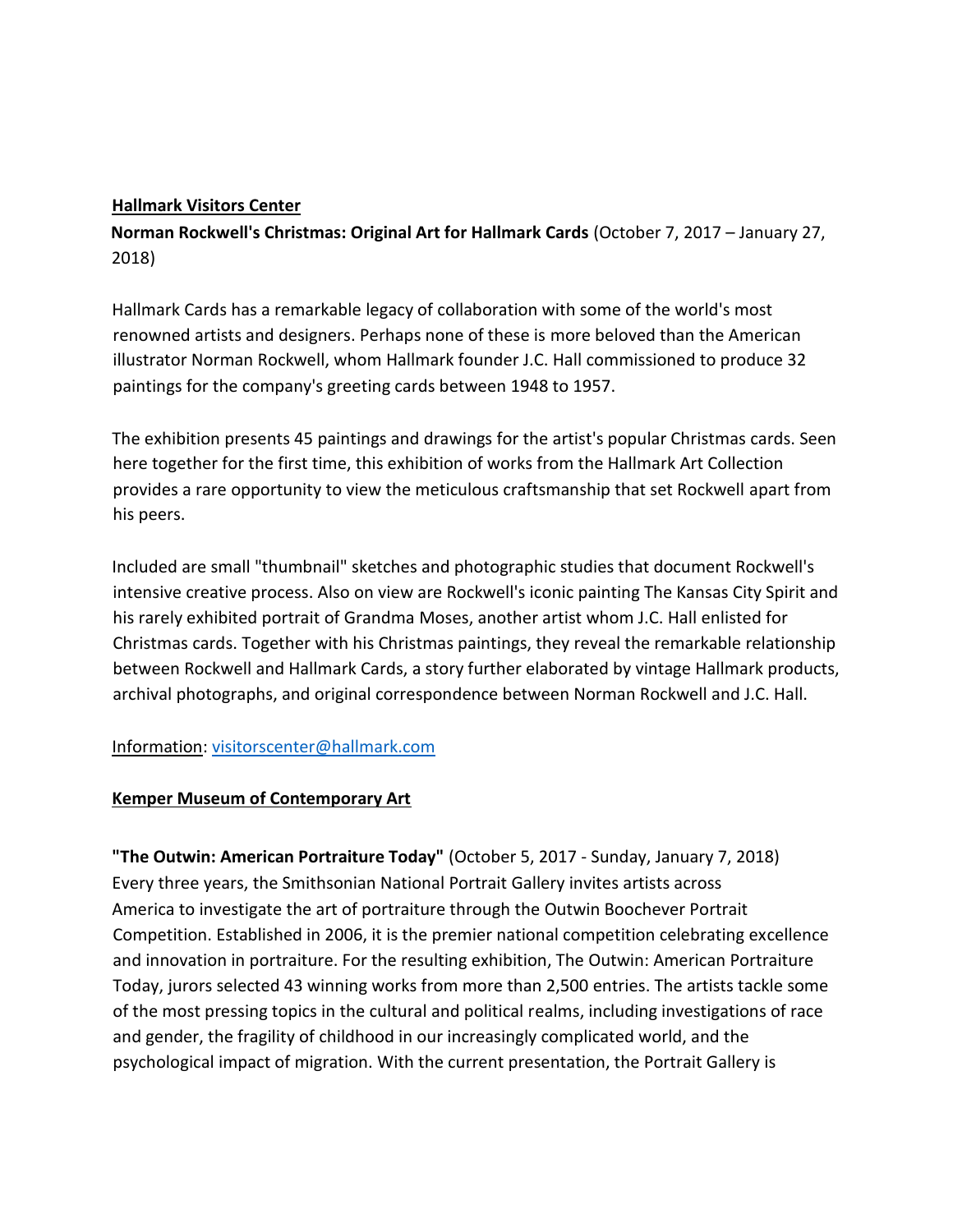launching the first national tour in which the Kemper Museum of Contemporary Art is the only Midwest venue.

Information: [www.kemperart.org](http://www.kemperart.org/)

#### **November**

#### **November College Basketball Experience and Hall of Fame**

Hall of Fame Induction Ceremony (Sunday, November 19, 2017) Open to the public, the Hall of Fame for men's college basketball will induct eight people this year. This formal event is recorded by ESPN for nationwide broadcast.

Hall of Fame Classic (Monday and Tuesday, November 20 and 21, 2017) Creighton, UCLA, Wisconsin and Baylor will compete in a two-day, four-team tournament.

Information and tickets: [www.halloffameweekend.com](http://www.halloffameweekend.com/landing/index)

**Admission offer:** Second Sundays - Discounted admission for groups of four or more on November 12 and December 11, 2017. Tickets and information: [www.collegebasketballexperience.com](http://www.collegebasketballexperience.com/)

#### **MTH Theater – Crown Center**

*Into the Woods* (November 2-19, 2017)

Celebrating its 30th anniversary, *Into the Woods* is widely considered one of the greatest musicals ever written. This Stephen Sondheim masterpiece takes everyone's favorite storybook characters and takes them to "happily ever after" and beyond.

**"***Musical Monday and Tuesday – Show Tunes to Pop Tunes***"** (November 20 – 21, 2017) Hosted by MTH founder George Harter, this show explores the evolution of show tunes to the top of the charts. During the Golden Age of Broadway the top 40 tunes were born on Broadway. From Cole Porter to Johnny Mercer to Lin Manuel Miranda, this show will feature decades of show tunes that crossed over to the pop charts!

Tickets[: www.musicaltheaterheritage.com](http://www.musicaltheaterheritage.com/)

#### **Lyric Opera of Kansas City**

**Everest (November 11, 15, 17 and 19)**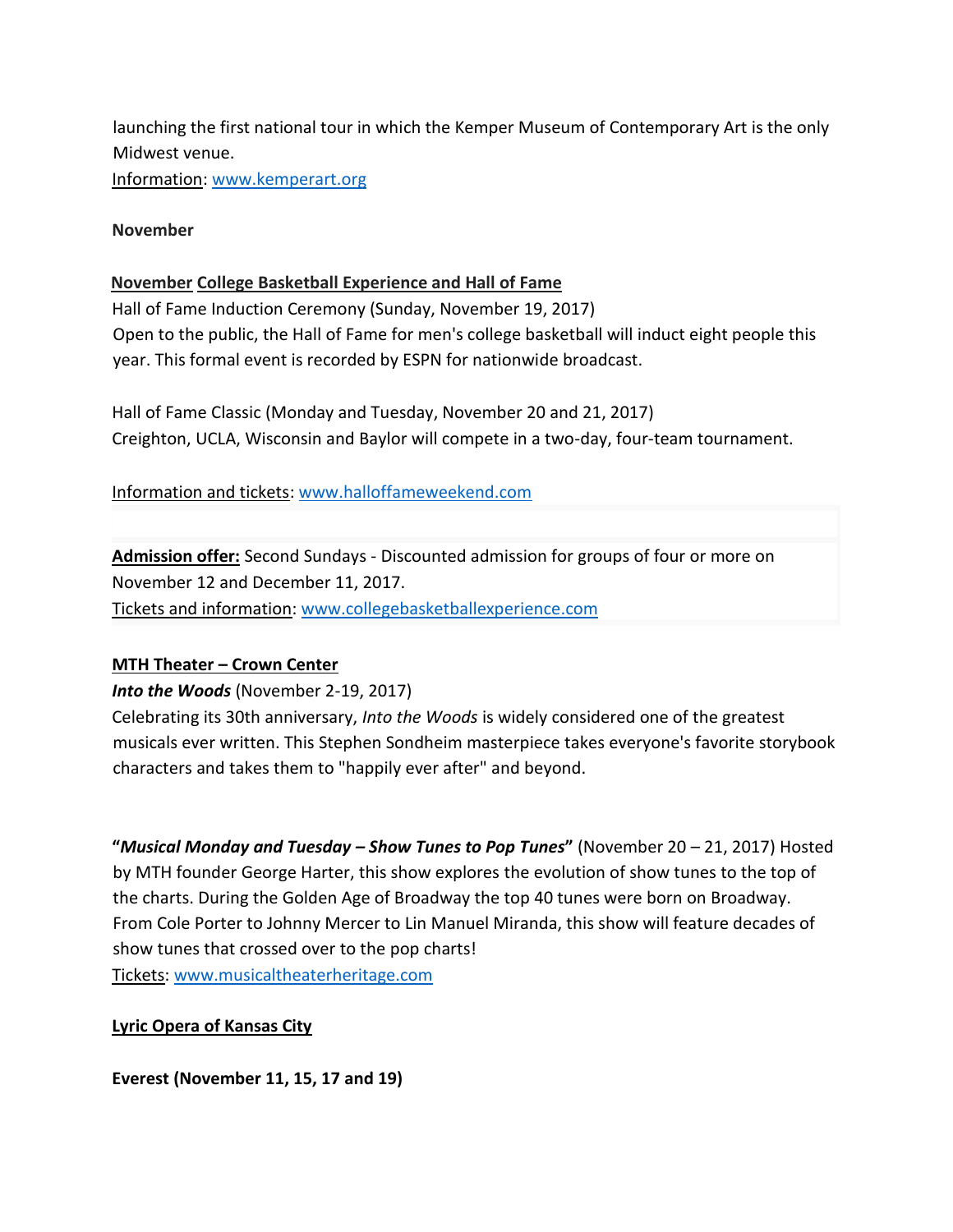This contemporary tragedy brings to life the devastating true story of three climbers caught in a blizzard on Mt. Everest in 1996. As just the second staged performance since the Dallas world premiere, Everest promises to take you on an operatic journey unlike anything you've experienced before! These performances take place at the Kauffman Center for the Performing Arts.

Tickets: [www.kcopera.org](http://www.kcopera.org/)

#### **National World War I Museum and Memorial**

# **Veterans Day Weekend** (Friday-Sunday, November 10-12, 2017)

Enjoy free admission for active duty military/veterans and half-price admission for the general public all weekend! Honor veterans on Saturday, November 11 as the Museum hosts a free public ceremony at 10 a.m. featuring dignitaries, inspiring musical performances and a keynote address from Major General Maria R. Gervais, Deputy Commanding General, Combined Arms Center. Additionally, nearly 100 new bricks will be dedicated as part of the free Walk of Honor Ceremony at 2 p.m.

**Admission offer**: Veterans Day Weekend (Friday - Sunday, November 10 – 12, 2017) = free admission for veterans/active duty military and half-price for the general public.

# **National Museum of Toys and Miniatures**

# *Playing for Keeps: The VFW Marble Tournaments, 1947-1962*  **November 11, 2017 – January 6, 2019**

Marble playing ruled playgrounds for much of the twentieth century. Requiring only a handful of marbles and a patch of dirt, the game crossed all economic and social barriers. In 1947, the Veterans of Foreign Wars (VFW) created a national marble tournament to positively influence young boys and re-engage WWII and Korean War veterans in civilian life. The tournament, an annual event for 14 years, was a life-changing experience for the thousands of kids who participated. *Playing for Keeps* tells the firsthand stories of the players alongside their souvenirs, trophies, and marble memorabilia. Learn their stories and then knuckle down to experience the thrill of the game in a regulation-size marble ring.

Two special events are being held in conjunction with the exhibit

# **Meet the Experts: The VFW Marble Tournaments (Sunday, November 12, 2017)**

Get to know the experts at The National Museum of Toys and Miniatures through this monthly exploration of special topics. On November 12 from 2:00 p.m. – 3:00 p.m., author Scott McBride will discuss the game of marbles and the stories of tournament participants featured in T/m's new temporary exhibit. The program includes a lecture and gallery visit. Included with museum admission.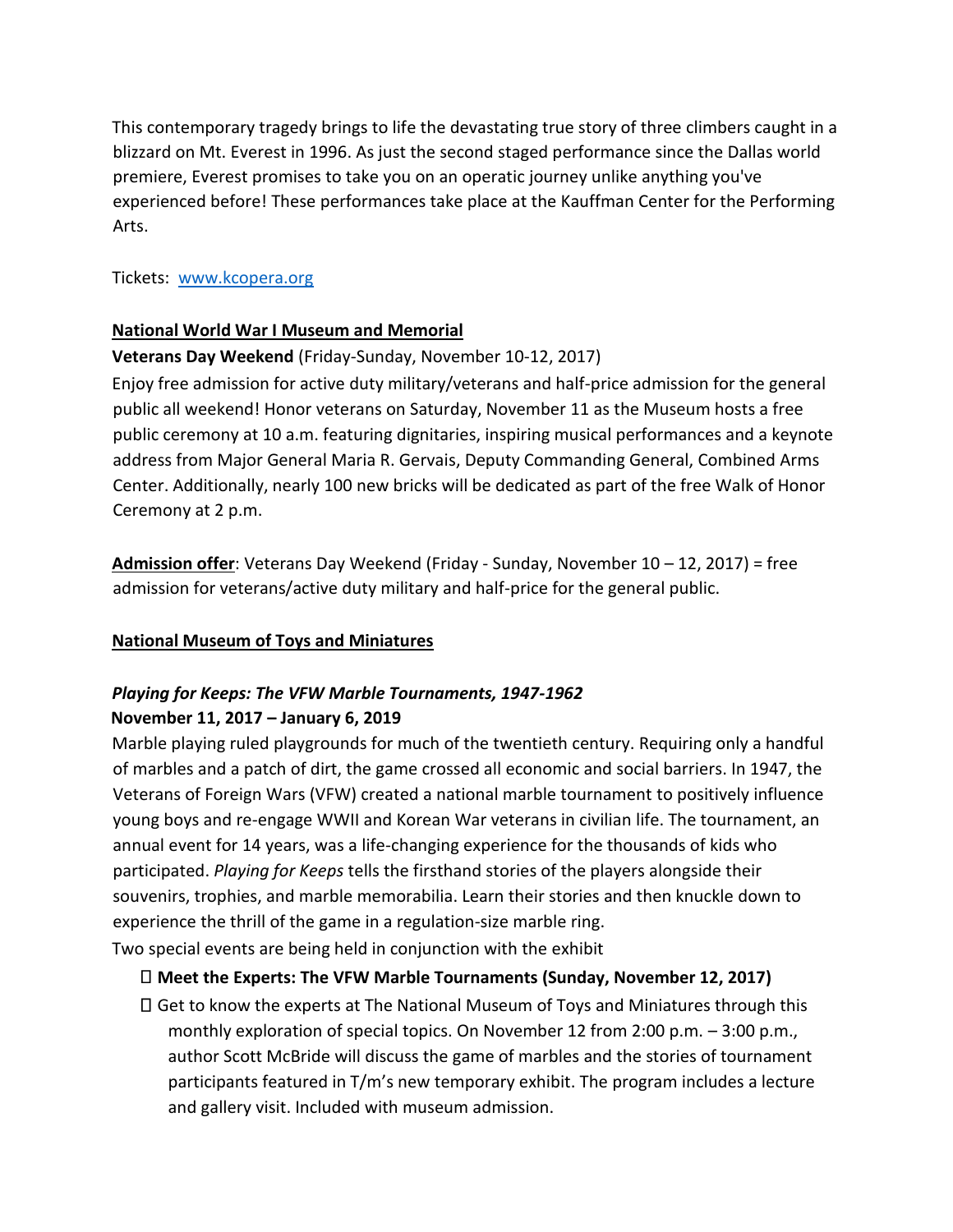# **Day After Thanksgiving Program: Magic Marbles (Friday, November 24**

It's a day of marble magic with fun for the entire family. Explore the museum's special exhibit from 10:00 a.m. – 4:00 p.m., and try your hand at "knuckling down" during a marble lesson. Then, pick out your own marble and turn it into a piece of wearable art to take home with you.

Information: [www.toysandminiaturesmuseum.org](http://www.toysandminiaturesmuseum.org/)

# **Kauffman Center for the Performing Arts**

# **Vienna Boys Choir** (Sunday, November 11, 2017)

Celebrated worldwide, the Vienna Boys Choir has delighted music-lovers across the globe with their purity of tone, distinctive charm, and a diverse repertoire encompassing Austrian folk songs and waltzes, classical masterpieces, medieval chant and popular music.

This evening's program, titled Bella Italia, features popular and classical compositions from Italy, to include classical pieces by Vivaldi, Rossini, Verdi, Mascagni and other Italian composers, along with such popular favorites as Santa Lucia, O sole mio, Volare, and more.

Visit the [Kauffman Center for the Performing Arts](http://tickets.kauffmancenter.org/single/eventDetail.aspx?p=12125) website to purchase tickets

#### **Bassem Youssef: The Joke Is Mightier Than The Sword** (Sunday, November 26, 2017)

Dubbed "the Jon Stewart of the Arab World," Bassem Youssef was the creator and host of the wildly popular TV show Al-Bernameg – the first political satire show in the Middle East and the most watched program in the region from 2011 to 2014 with 30 million viewers every week. In The Joke Is Mightier than the Sword, Youssef shares his personal story and his thoughts on the political climate that led to the Arab Spring, and its parallels to the current state of American politics.

Visit th[e Kauffman Center for the Performing Arts website](http://tickets.kauffmancenter.org/single/eventDetail.aspx?p=12949) to purchase tickets.

#### **December**

**MTH Theater – Crown Center "A Spectacular Christmas Show**" (December 7-23, 2017) Fun for the entire family, MTH's annual Christmas show features holiday music taken from Musical Theater, as well as innovative arrangements of holiday classics. There's nothing better than Crown Center during the holidays.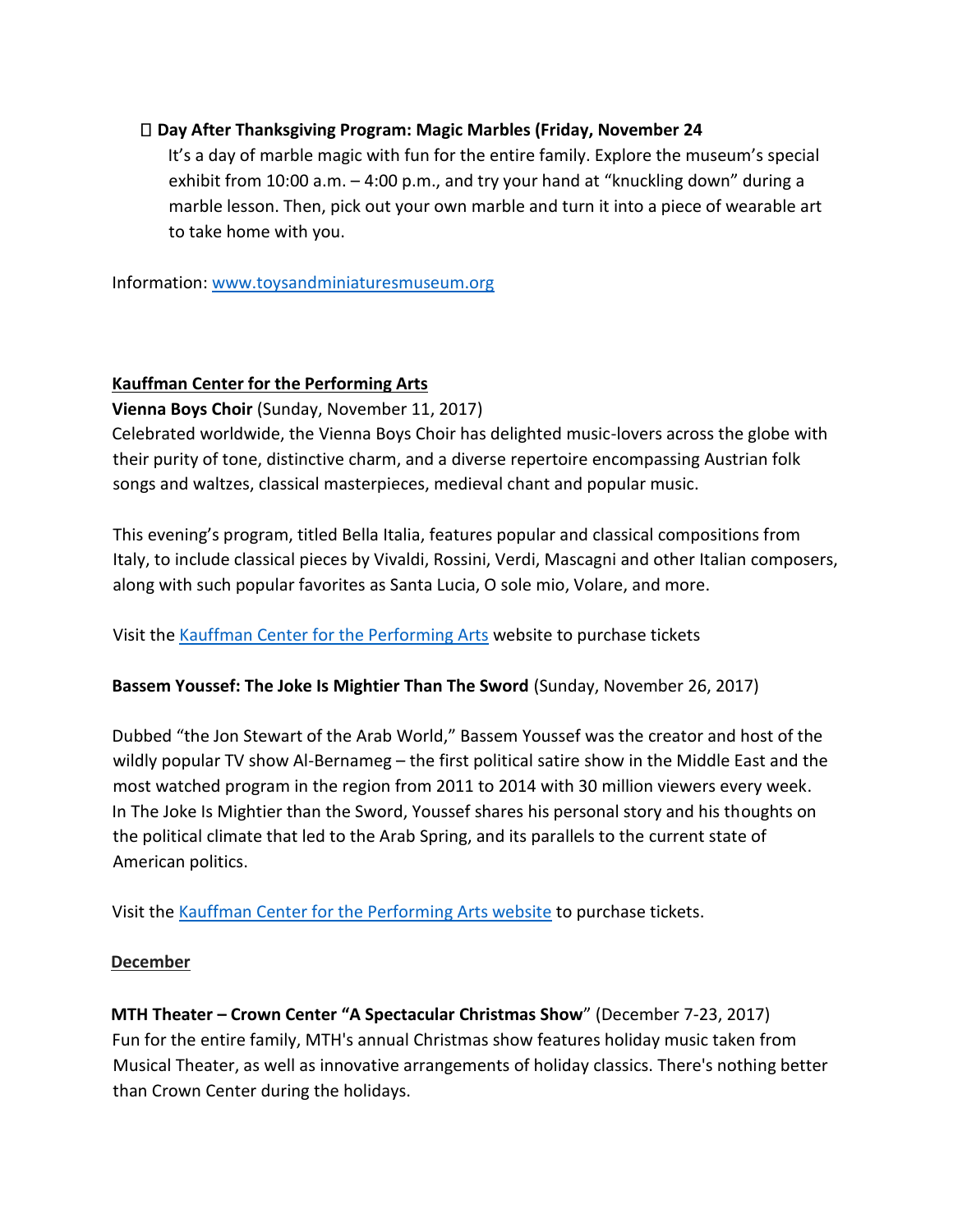# **"A Crooner Christmas, Sinatra Style"** (December 14-16, 2017)

The award winning crooner, Les Lankhorst, brings his hit Christmas show to MTH this December. Lankhorst has made a career of personifying Frank Sinatra on stages all over the world. Now, he brings his voice and swagger to MTH, along with his Swingin' Band, for three nights of classic holiday favorites and swinging standards. Lankhorst and his band will perform classics as "Have Yourself a Merry Lil Christmas", "White Christmas", "Jingle Bell Rock", and many more. Sinatra fans won't want to miss this intimate, swinging toast to the season! Tickets: [www.musicaltheaterheritage.com](http://www.musicaltheaterheritage.com/)

# **Kansas City Zoo**

# **Holiday Wild** (Saturday and Sunday, December 2-3, 2017)

Santa, his elves and Mrs. Claus will be at the Zoo for Holiday Wild on Saturday, December 2 and Sunday, December 3. This is your chance to tell him what's on your wish list. Join us from 10 a.m. to 3 p.m. for polar-riffic activities. Visitors are invited to bring personal cameras and have pictures taken with Santa!

# **Santa Dives (**December 2, 3, 9, 10, 16 and 17, 2017)

What's red and white and swimming with the penguins at Helzberg Penguin Plaza? Santa! Get a one-of-a-kind photo of Santa as penguins torpedo around him. Watch the penguin bubbles trail the man in the red suit and hear the children giggle. Dives are at 2 p.m. each day.

**King & Gentoo Penguin March** (Weekends Thanksgiving through February 2018) Stop by the Helzberg Penguin Plaza each weekend from Thanksgiving through February to see the Penguin March. The Kansas City Zoo's cold weather birds will march from the back of the exhibit, outside for its guests to see and then back inside the building, weather permitting. See king and gentoo penguins up close at the Penguin March weekends at 11 a.m. Tickets: [www.kansascityzoo.org](http://www.kansascityzoo.org/)

#### **Kansas City Ballet**

#### *The Nutcracker* (December 7-24, 2017)

The Kansas City Ballet celebrates the holidays Dec. 7-24 at the Kauffman Center for the Performing Arts. Following its Kennedy Center premiere in Washington, D.C., the acclaimed holiday production returns to Kansas City for its 45th year. The classic, Victorian-era story by E.T.A. Hoffman featuring Clara, the Prince, and Dr. Drosselmeier is wrapped with exquisite costumes by Holly Hynes, grand sets by Alain Vaës and captivating choreography by Artistic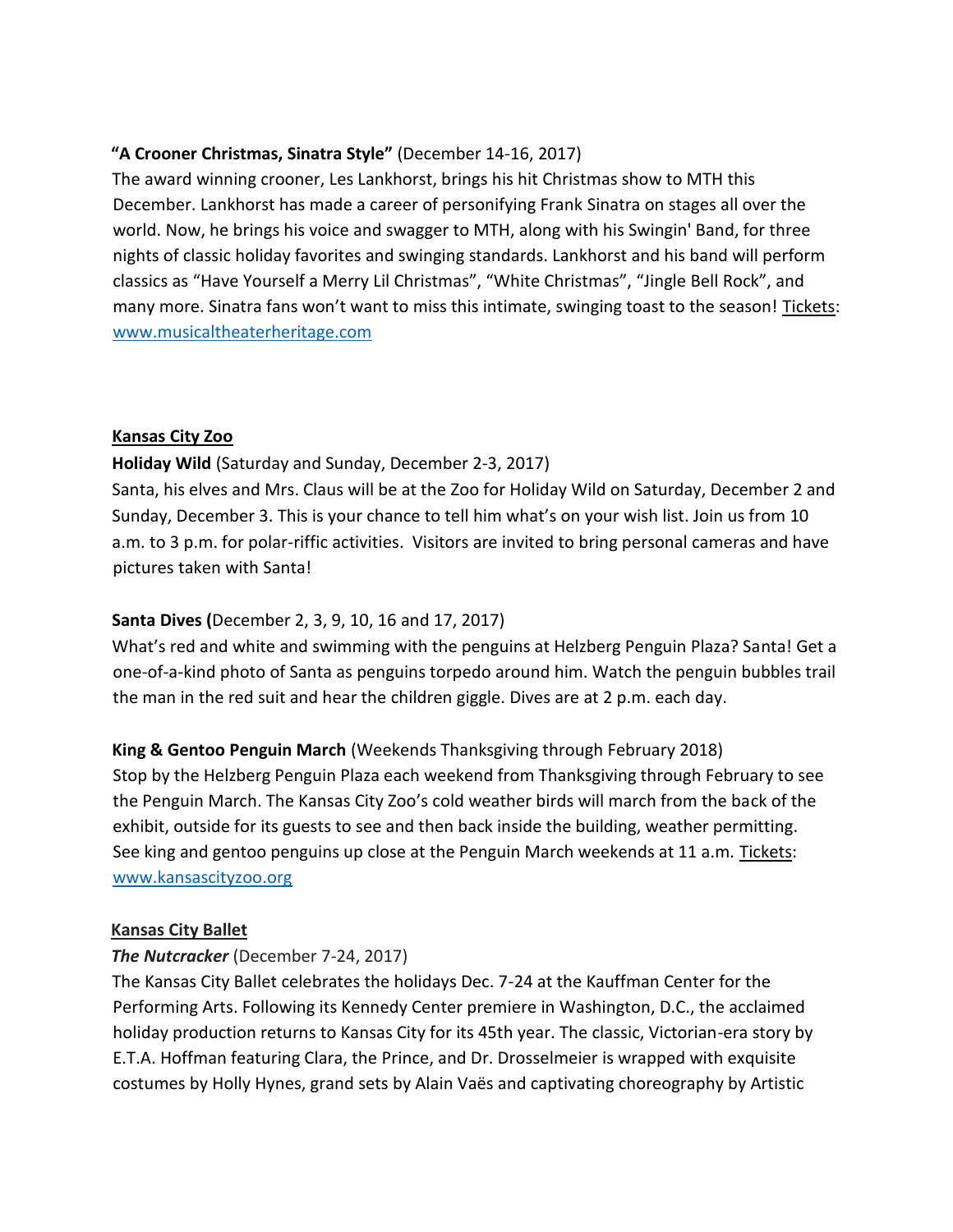Director Devon Carney. See your children's wonder ignite and feel the glimmer once more as your childhood dreams return and inspire you to imagine. (Run time is approximately two hours and 15 minutes with one 20-minute intermission.)

Tickets[: www.kcballet.org](http://www.kcballet.org/)

#### **National Toys and Miniatures Museum**

The following special programs are included with regular museum admission in December.

# **Coleman Dollhouse Opening (Saturday, December 2, 2017)**

The annual tradition returns! See T/m's nine-foot-tall dollhouse decked out for the holiday season. Get up close as T/m opens the doors for a day of in-depth talks about this giant dollhouse. Talks at 10:30am, 1pm, and 2:30pm, or come anytime between 10am and 4pm to view the house.

# **Meet the Experts: Christmas Crèches at T/m (Sunday, December 10, 2017)**

Get to know the experts at The National Museum of Toys and Miniatures through this monthly exploration of special topics. On December 10 from 2:00 p.m. – 3:00 p.m., enjoy special displays of Christmas crèches from the Bud and Jan Koupal Collection. Hear a talk about the history and tradition of holiday crèches, and stay afterward for cider and cookies. The program includes a lecture and museum visit..

# **Christmas Stories at T/m (Saturday, December 16, 2017)**

We've decked the halls and trimmed the trees! From 1:00 p.m – 3:00 p.m.Hear stories about holidays past in T/m's Tureman Education Center, formerly a 1911 residential mansion. Enjoy festive decorations and admire special displays of antique Christmas crèches from the Bud and Jan Koupal Collection.

# **Father Christmas Comes to T/m (Sunday, December 17, 2017)**

Father Christmas is stopping by  $T/m$  from 1:00 p.m. – 2:30 p.m. to share stories of holiday traditions. Professional storyteller Jim "Two Crows" Wallen will engage the entire family with interactive tales of Old Saint Nick in the museum's Tureman Education Center. Be sure to bring your camera so you can snap a keepsake photo of your family with the man in red!

# **Christmas Stories at T/m (Saturday, December 23, 2017)**

We've decked the halls and trimmed the trees! Hear stories about the holidays past in T/m's Tureman Education Center from 1:00 p.m. – 3:00 p.m., formerly a 1911 residential mansion. Enjoy festive decorations and admire special displays of antique Christmas crèches from the Bud and Jan Koupal Collection.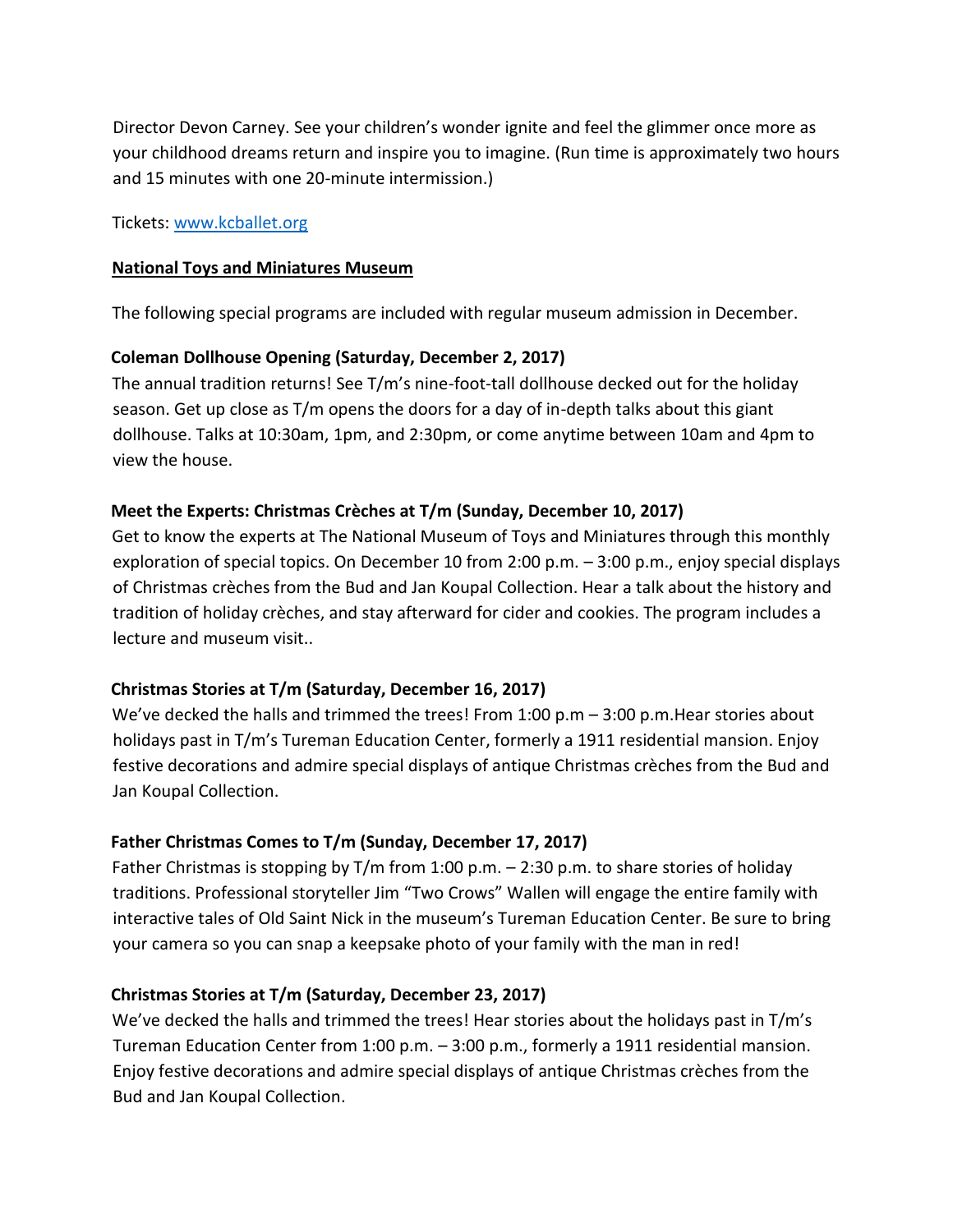# **Music in the Museum (Saturday, December 30, 2017)**

Take a break from the hectic season to enjoy traditional holiday music on stringed instruments in the museum's Tureman Education Center from 1:00 p.m. – 3:30 p.m..

Information: [www.toysandminiaturesmuseum.org](http://www.toysandminiaturesmuseum.org/)

# **Special Holiday Accommodations Offer**:

# **Adam's Mark Hotel and CoCo Key Water Resort Special Fall and Holiday offers**

October 14-15, 2017: Stay 2 nights for Chiefs/Steelers game save 30% off your reservation. Show your ticket stub and get 2 free tickets to CoCo Key, per reservation.

October 20-21, 2017: Stay 2 nights for NASCAR save 20% off your reservation. Show your ticket stub and get 2 free tickets to CoCo Key, per reservation.

October 29-31, 2017: Stay 2 nights for Chiefs/Broncos Monday Night Football game save 25% off your reservation. Show your ticket stub and get 2 free tickets to CoCo Key, per reservation.

November 25-26, 2017: Stay 2 nights for Chiefs/Bills game save 25% off your reservation. Show your ticket stub and get 2 free tickets to CoCo Key, per reservation.

December 9-10, 2017: Stay 2 nights for Chiefs/Raiders game save 25% off your reservation. Show your ticket stub and get 2 free tickets to CoCo Key, per reservation.

December 12-16, 2017: Stay 2 nights for Chiefs/Chargers game save 25% off your reservation. Show your ticket stub and get 2 free tickets to CoCo Key, per reservation.

December 22-24, 2017: Stay 2 nights for Chiefs/Dolphins game save 25% off your reservation. Show your ticket stub and get 2 free tickets to CoCo Key, per reservation.

Reservations: Call 816-737-4776 or book online a[t www.adamsmarkkc.com](http://www.adamsmarkkc.com/) 

The Greater Kansas City Attractions Association, founded more than 20 years ago, includes members from many of the region's top attractions, ranging from sports teams including the Kansas City Royals and Sporting KC, museums like The Nelson-Atkins Museum of Art, the Harry S. Truman Library and Museum, and National Museum of Toys and Miniatures to arts organizations including Starlight Theatre, Kansas City Ballet, and Theater League, theme parks